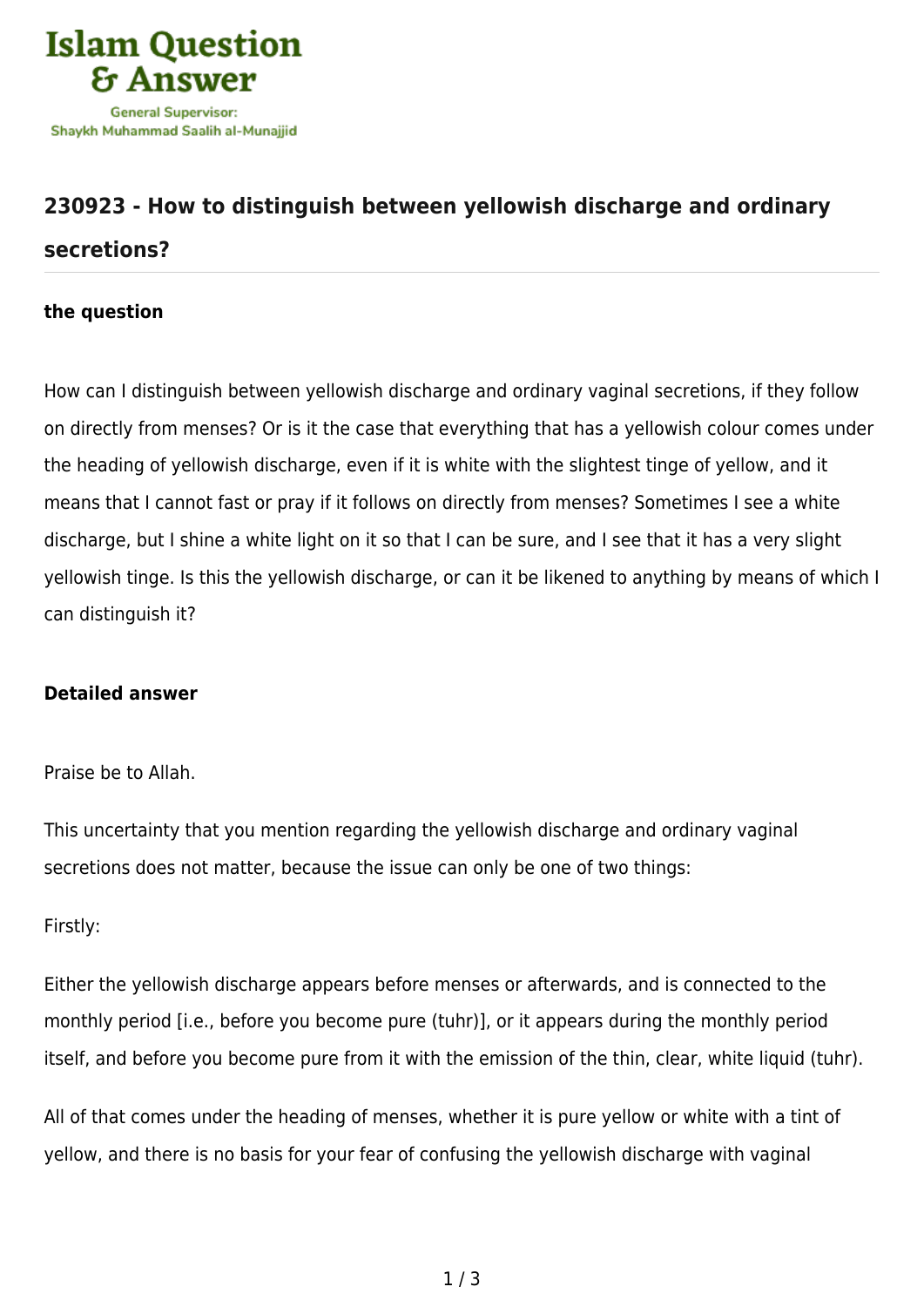

secretion, because in this case there is no ruling connected to the vaginal secretion, so long as the period is still ongoing, and there is no possibility of the tuhr appearing at all.

But if your period has ended and you have become pure, by seeing the white discharge, or because it has dried up, and you are certain that your period has ended, then anything that is emitted after you are certain that your period has ended can only be one of two things:

Either it is clear, and appears so to the naked eye, without going to the trouble of looking at it with lights or magnifying glasses and the like, and it has no unpleasant smell. This comes under the heading of pure (taahir) vaginal secretions, as it says in al-Insaaf (1/341): There are two reports regarding women's vaginal secretions… According to one of them, it is pure (taahir), and this is the correct view according to our madhhab, but it invalidates wudoo'.

Or it appears yellowish to the naked eye, without shining lights on it. This is an impure (najis) secretion, as has been explained previously in the answer to question no. [7776](https://islamqa.com/en/answers/7776) . So the woman should take precautions concerning it, wash it from her garment, and do wudoo' if it appears. But we cannot deem it to be menses, because it is assumed that the period has ended, as is the view of the Hanbalis.

Ibn Qudaamah (may Allah have mercy on him) said:

If the woman sees the yellowish discharge after the end of her menses, she should not pay any attention to it. This was stated by Ahmad. If she becomes pure (i.e., her menses ended) then she sees some brownish or yellowish discharge, she should not pay any attention to it.

End quote from al-Mughni (1/241).

Ibn Taymiyah (may Allah have mercy on him) said:

No attention should be paid to yellowish or brownish discharge that appears after the menses has